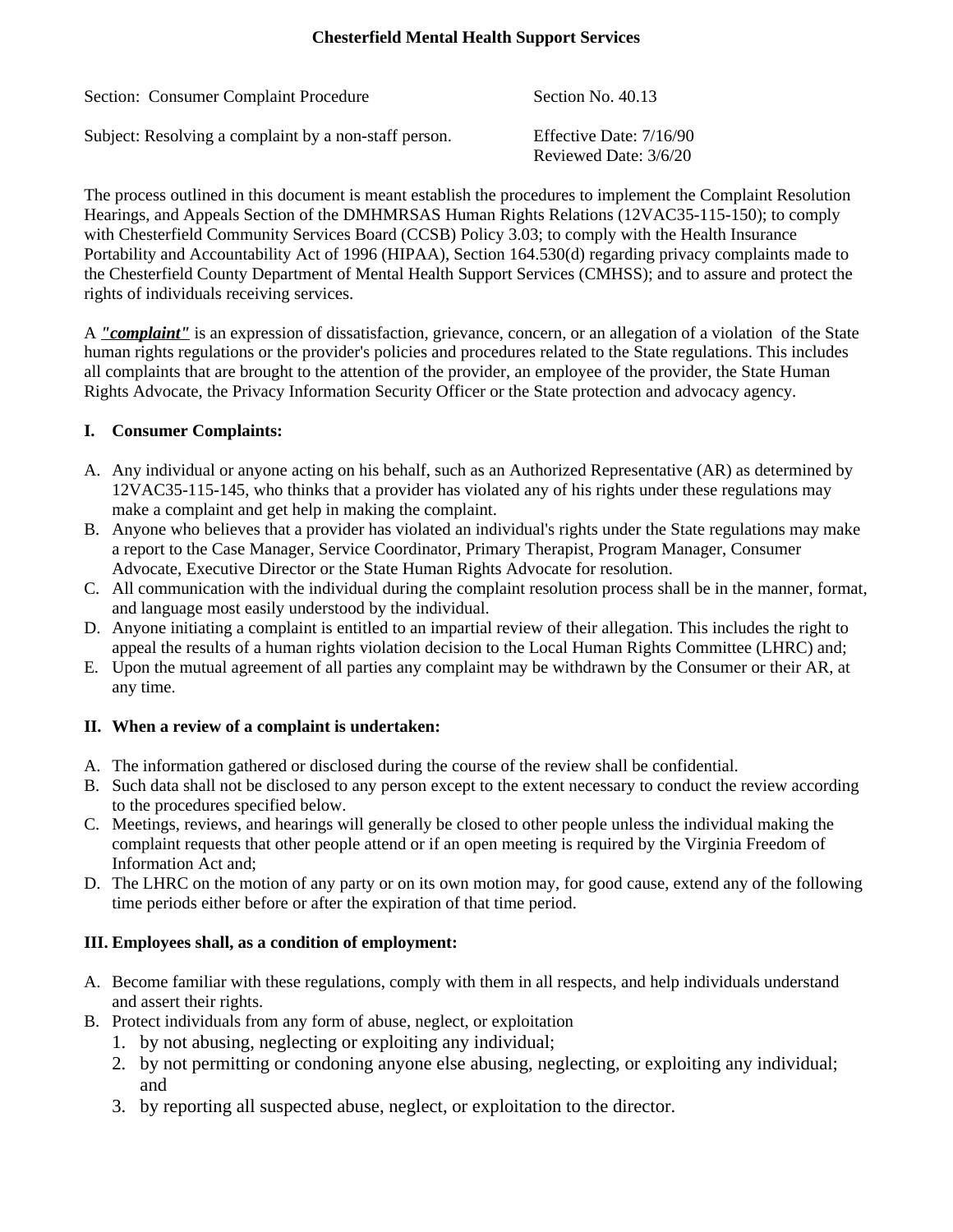- A. Protecting individuals receiving services from abuse also includes using the minimum force necessary to restrain an individual and;
- B. Cooperate with any investigation, meeting, hearing, or appeal held.

# **IV. Procedure for processing an Consumer's complaint or grievance:**

| <b>Situation/Responsible Person</b>                                                                               | <b>Activity</b>                                                                                                                                                                                                                                                                                                                                                                                                                                                                                                                                                                                                                                                                                                                                                                                                                                                                                                                                                                                                            |  |
|-------------------------------------------------------------------------------------------------------------------|----------------------------------------------------------------------------------------------------------------------------------------------------------------------------------------------------------------------------------------------------------------------------------------------------------------------------------------------------------------------------------------------------------------------------------------------------------------------------------------------------------------------------------------------------------------------------------------------------------------------------------------------------------------------------------------------------------------------------------------------------------------------------------------------------------------------------------------------------------------------------------------------------------------------------------------------------------------------------------------------------------------------------|--|
| <b>NOTIFICATION</b>                                                                                               |                                                                                                                                                                                                                                                                                                                                                                                                                                                                                                                                                                                                                                                                                                                                                                                                                                                                                                                                                                                                                            |  |
| <b>CASE MANAGER, SERVICE</b><br><b>COORDINATOR, OR FINANCIAL</b><br><b>INTERVIEWER</b>                            | <b>INFORM</b> each Consumer at admission and annually<br>thereafter of:                                                                                                                                                                                                                                                                                                                                                                                                                                                                                                                                                                                                                                                                                                                                                                                                                                                                                                                                                    |  |
|                                                                                                                   | The Rights and Responsibilities of Consumers.<br><b>Consumer Complaint Procedure.</b><br><b>ASSURE</b> that the Consumer and/or their AR has<br>received the above material, signs and dates the Rights<br>Notification Form.                                                                                                                                                                                                                                                                                                                                                                                                                                                                                                                                                                                                                                                                                                                                                                                              |  |
| <b>INFORMAL COMPLAINT</b><br><b>PROCESS</b>                                                                       |                                                                                                                                                                                                                                                                                                                                                                                                                                                                                                                                                                                                                                                                                                                                                                                                                                                                                                                                                                                                                            |  |
| <b>CONSUMER OR ANY AUTHORIZED</b><br><b>REPRESENTATIVE</b>                                                        | <b>NOTIFY</b> the Case Manager, Care Coordinator, Primary<br>Therapist, Program Manager or Consumer Advocate of<br>the desire to file a <b>Complaint</b> .                                                                                                                                                                                                                                                                                                                                                                                                                                                                                                                                                                                                                                                                                                                                                                                                                                                                 |  |
| <b>CASE MANAGER, SERVICE</b><br><b>COORDINATOR, PRIMARY</b><br>THERAPIST, PROGRAM MANAGER<br>OR CONSUMER ADVOCATE | <b>MEET</b> with the Consumer and/or AR or contact by<br>phone within 24 hours or later if requested by the<br>Consumer and notify the individual of his right to<br>pursue a complaint through the process established in<br>the Human Rights Relations (12VAC35-115);                                                                                                                                                                                                                                                                                                                                                                                                                                                                                                                                                                                                                                                                                                                                                    |  |
| THE EXECUTIVE DIRECTOR OR<br><b>DESIGNEE</b>                                                                      | Maintain services at current status, and refrain from<br>any action that might be perceived as punishment,<br>retaliation, or an obstacle to the filing or resolution<br>of an alleged complaint.<br><b>INVESTIGATE</b> with all concerned parties as directed<br>by the Consumer, individual acting on behalf of the<br>Consumer or AR.<br><b>ARRANGE</b> all interviews through the Case Manager.<br>If the Case Manager is a principal of the complaint,<br>interviews shall be arranged through the Case Manager's<br>supervisor.<br><b>NEGOTIATE</b> with the Consumer and/or their AR, if<br>applicable, in an attempt to resolve the alleged<br>complaint. If the complaint is resolved to the<br>individual's or their AR's satisfaction resolved <i>within</i><br><i>five</i> (5) working days, no further action required.<br><b>REPORT</b> any complaint that is not resolved <i>within five</i><br>(5) working days to the DBHDS Regional Advocate.<br>Title VI Complaints related to transportation are to be |  |
|                                                                                                                   | reported to DRPT within three (3) working days<br>The Consumer or the AR may contact the<br>DBHDS Regional Advocate or DPRT at any<br>time to pursue a <b>Formal Complaint</b> .                                                                                                                                                                                                                                                                                                                                                                                                                                                                                                                                                                                                                                                                                                                                                                                                                                           |  |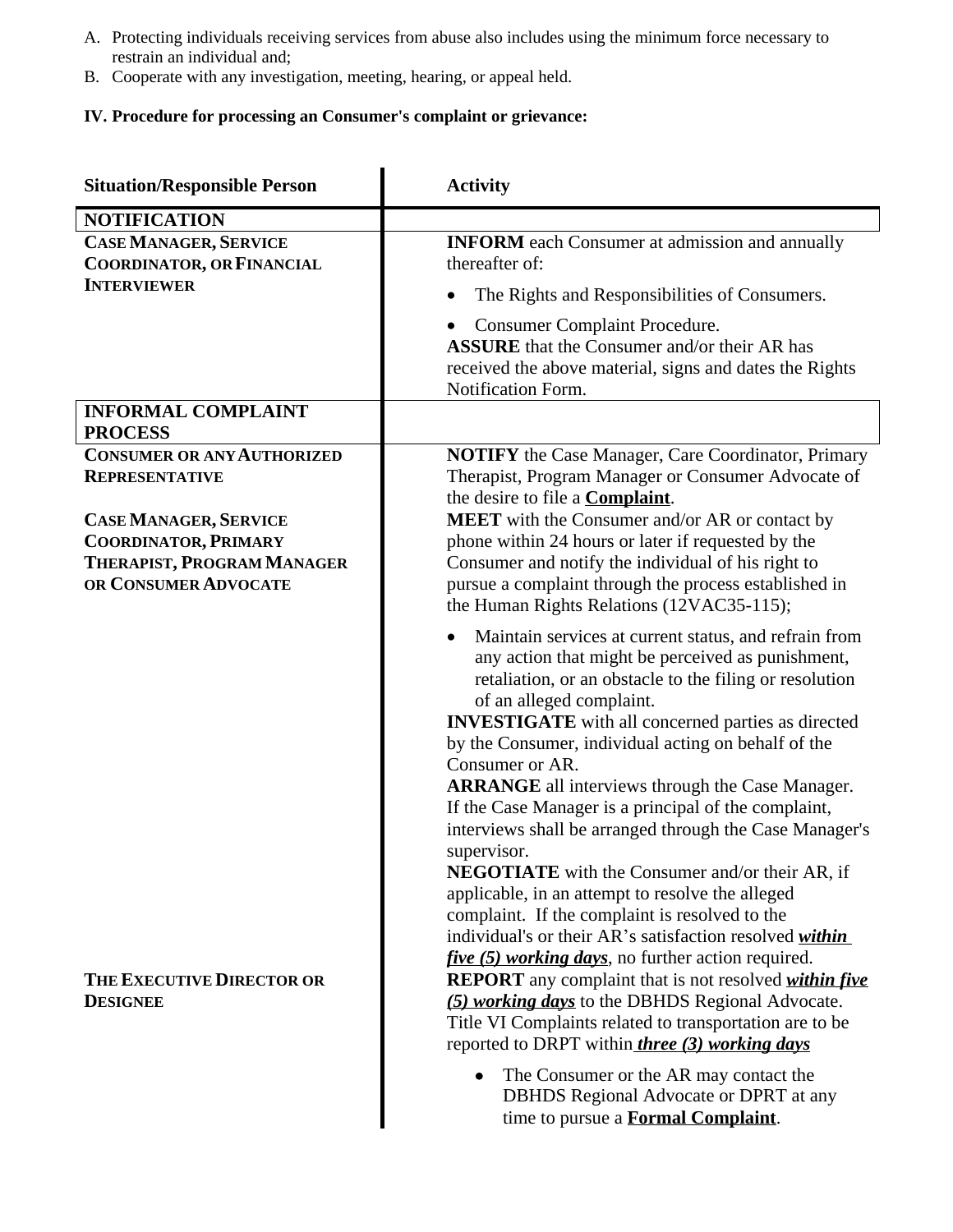| <b>Situation/Responsible Person</b> | <b>Activity</b>                                                                                                                                                                                                                                                                                                                                                                                                                                                                                                                                                                                                                                                                                                                                                                                                                                                                                                                                                                                                                                                                                                                                                                                                                                                                                                                                                                                                                                                                                                                                                                                                                                                                                                                                                                                                |  |
|-------------------------------------|----------------------------------------------------------------------------------------------------------------------------------------------------------------------------------------------------------------------------------------------------------------------------------------------------------------------------------------------------------------------------------------------------------------------------------------------------------------------------------------------------------------------------------------------------------------------------------------------------------------------------------------------------------------------------------------------------------------------------------------------------------------------------------------------------------------------------------------------------------------------------------------------------------------------------------------------------------------------------------------------------------------------------------------------------------------------------------------------------------------------------------------------------------------------------------------------------------------------------------------------------------------------------------------------------------------------------------------------------------------------------------------------------------------------------------------------------------------------------------------------------------------------------------------------------------------------------------------------------------------------------------------------------------------------------------------------------------------------------------------------------------------------------------------------------------------|--|
| <b>FORMAL COMPLAINT</b>             |                                                                                                                                                                                                                                                                                                                                                                                                                                                                                                                                                                                                                                                                                                                                                                                                                                                                                                                                                                                                                                                                                                                                                                                                                                                                                                                                                                                                                                                                                                                                                                                                                                                                                                                                                                                                                |  |
| <b>PROCESS</b> (beyond five working |                                                                                                                                                                                                                                                                                                                                                                                                                                                                                                                                                                                                                                                                                                                                                                                                                                                                                                                                                                                                                                                                                                                                                                                                                                                                                                                                                                                                                                                                                                                                                                                                                                                                                                                                                                                                                |  |
| days)                               |                                                                                                                                                                                                                                                                                                                                                                                                                                                                                                                                                                                                                                                                                                                                                                                                                                                                                                                                                                                                                                                                                                                                                                                                                                                                                                                                                                                                                                                                                                                                                                                                                                                                                                                                                                                                                |  |
| <b>CONSUMER OR ANY AUTHORIZED</b>   | <b>NOTIFY</b> the Executive Director or designee or the                                                                                                                                                                                                                                                                                                                                                                                                                                                                                                                                                                                                                                                                                                                                                                                                                                                                                                                                                                                                                                                                                                                                                                                                                                                                                                                                                                                                                                                                                                                                                                                                                                                                                                                                                        |  |
| <b>REPRESENTATIVE</b>               | DBHDS Regional Advocate or DRPT of the desire to<br>file a Formal Complaint.                                                                                                                                                                                                                                                                                                                                                                                                                                                                                                                                                                                                                                                                                                                                                                                                                                                                                                                                                                                                                                                                                                                                                                                                                                                                                                                                                                                                                                                                                                                                                                                                                                                                                                                                   |  |
| THE EXECUTIVE DIRECTOR OR           | <b>NOTIFY</b> the DBHDS Regional Advocate or DRPT that                                                                                                                                                                                                                                                                                                                                                                                                                                                                                                                                                                                                                                                                                                                                                                                                                                                                                                                                                                                                                                                                                                                                                                                                                                                                                                                                                                                                                                                                                                                                                                                                                                                                                                                                                         |  |
| <b>DESIGNEE</b>                     | a complaint has been filed if not already done via<br>CHRIS.<br><b>NOTIFY</b> the CMHSS Privacy/Information Security<br>Officer if a privacy complaint has been filed.<br><b>MEET</b> with the individual, any representative the<br>individual chooses, and others as appropriate within 24<br>hours of receipt of the complaint or the next business<br>day if that day is a weekend or holiday.<br>Maintain services at current status and refrain from<br>any action that might be perceived as punishment,<br>retaliation, or an obstacle to the filing or resolution<br>of an alleged complaint or grievance.<br><b>CO-INVESTIGATE</b> with the CMHSS<br>Privacy/Information Security Officer if a privacy<br>complaint (suspected HIPAA violation) has been filed.<br><b>INVESTIGATE</b> if necessary, give the individual and<br>his chosen representative a written preliminary decision<br>and, where appropriate, an action plan for resolving the<br>complaint within 10 working days of receiving the<br>complaint. Along with the action plan, the director shall<br>provide written notice to the individual about the time<br>frame for the individual's response pursuant to Step 3 of<br>this subdivision, information on how to contact the<br>human rights advocate for assistance with the process,<br>and a statement the complaint will be closed if the<br>individual does not respond.<br><b>NEGOTIATE</b> with the Consumer and/or their AR, if<br>applicable (privacy/information security complaints are<br>not applicable), in an attempt to resolve the alleged<br>complaint. If the complaint is resolved to the Consumer<br>or AR satisfaction within ten (10) working days, no<br>further action required.<br>If resolved <b>COMPLETE</b> nd the Complaint Form<br>(CSB0001): |  |
|                                     |                                                                                                                                                                                                                                                                                                                                                                                                                                                                                                                                                                                                                                                                                                                                                                                                                                                                                                                                                                                                                                                                                                                                                                                                                                                                                                                                                                                                                                                                                                                                                                                                                                                                                                                                                                                                                |  |
|                                     | Complete all items.                                                                                                                                                                                                                                                                                                                                                                                                                                                                                                                                                                                                                                                                                                                                                                                                                                                                                                                                                                                                                                                                                                                                                                                                                                                                                                                                                                                                                                                                                                                                                                                                                                                                                                                                                                                            |  |
|                                     | Include a description of any solution proposed<br>(written decision) to the Consumer and/or AR.<br><b>DISTRIBUTE</b> the completed Complaint Form<br>Send original to the Quality Coordinator.<br>Keep one $(1)$ copy                                                                                                                                                                                                                                                                                                                                                                                                                                                                                                                                                                                                                                                                                                                                                                                                                                                                                                                                                                                                                                                                                                                                                                                                                                                                                                                                                                                                                                                                                                                                                                                          |  |
|                                     |                                                                                                                                                                                                                                                                                                                                                                                                                                                                                                                                                                                                                                                                                                                                                                                                                                                                                                                                                                                                                                                                                                                                                                                                                                                                                                                                                                                                                                                                                                                                                                                                                                                                                                                                                                                                                |  |
|                                     |                                                                                                                                                                                                                                                                                                                                                                                                                                                                                                                                                                                                                                                                                                                                                                                                                                                                                                                                                                                                                                                                                                                                                                                                                                                                                                                                                                                                                                                                                                                                                                                                                                                                                                                                                                                                                |  |
|                                     | Send one (1) copy to the CMHSS Privacy/<br>Information Security Officer if it is a privacy                                                                                                                                                                                                                                                                                                                                                                                                                                                                                                                                                                                                                                                                                                                                                                                                                                                                                                                                                                                                                                                                                                                                                                                                                                                                                                                                                                                                                                                                                                                                                                                                                                                                                                                     |  |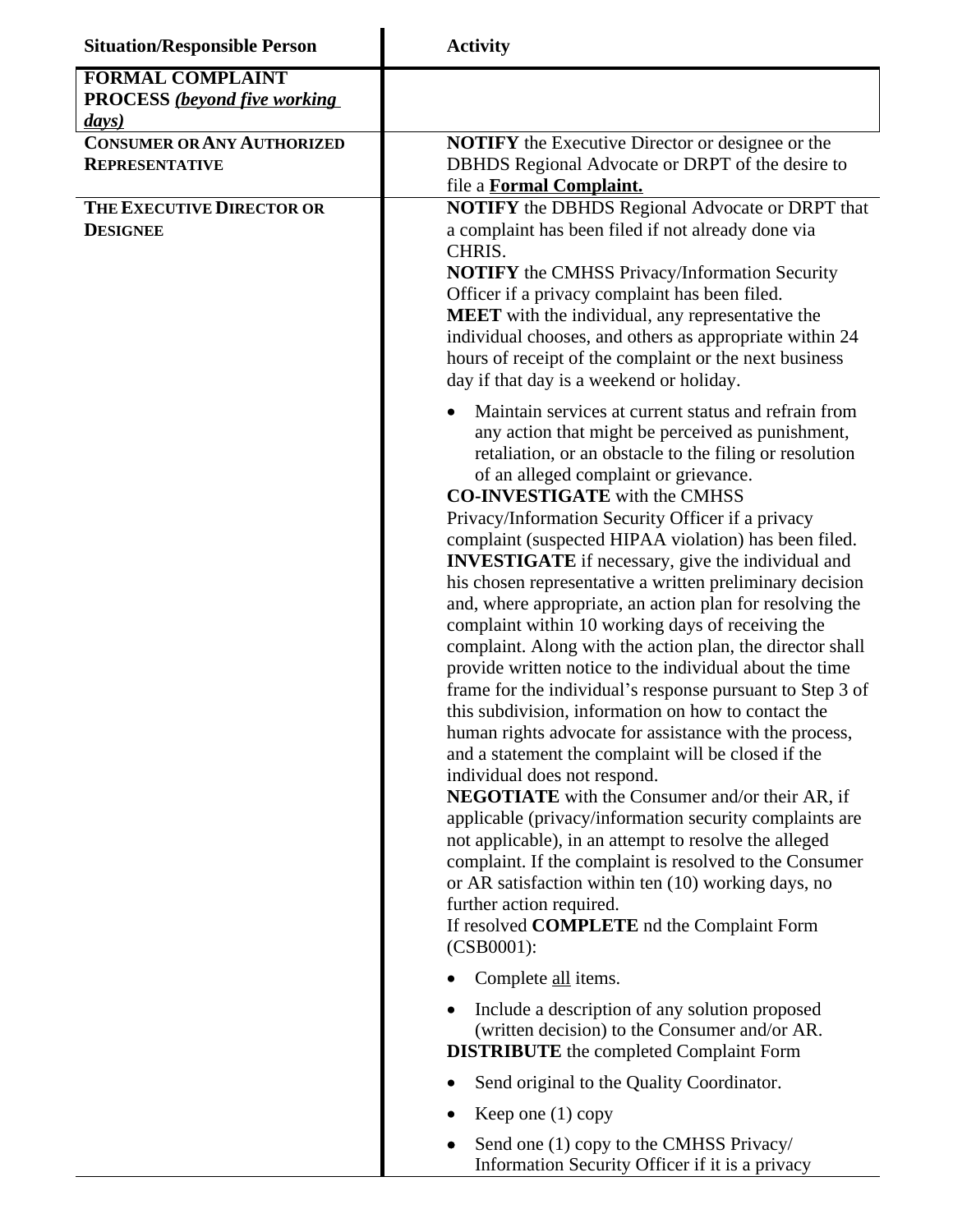| <b>Situation/Responsible Person</b>                                                                                                                                                  | <b>Activity</b>                                                                                                                                                                                                                                                                                                                                                                                                                                                                                                                                                                                                                                                                                                                                                                                                                                                                                                                                                                                                                                                                                                                                                                                                                                                                                                                                                                                                                                                                                                                                                                      |  |
|--------------------------------------------------------------------------------------------------------------------------------------------------------------------------------------|--------------------------------------------------------------------------------------------------------------------------------------------------------------------------------------------------------------------------------------------------------------------------------------------------------------------------------------------------------------------------------------------------------------------------------------------------------------------------------------------------------------------------------------------------------------------------------------------------------------------------------------------------------------------------------------------------------------------------------------------------------------------------------------------------------------------------------------------------------------------------------------------------------------------------------------------------------------------------------------------------------------------------------------------------------------------------------------------------------------------------------------------------------------------------------------------------------------------------------------------------------------------------------------------------------------------------------------------------------------------------------------------------------------------------------------------------------------------------------------------------------------------------------------------------------------------------------------|--|
| <b>QUALITY IMPROVEMENT</b><br><b>COORDINATOR (FOR COMPLAINTS THAT</b><br><b>HAVE BEEN RESOLVED)</b><br>PRIVACY INFORMATION SECURITY<br><b>OFFICER</b><br><b>APPEAL THE EXECUTIVE</b> | complaint.<br><b>ENTER COMPLAINT INTO DBHDS electronic</b><br>reporting format (CHRIS) to notify DBHDS Regional<br>Advocate and send the Consumer or AR via Certified Mail of<br>the US Postal Service.<br>FORWARD a copy of a privacy complaint to the<br>County Privacy Officer.                                                                                                                                                                                                                                                                                                                                                                                                                                                                                                                                                                                                                                                                                                                                                                                                                                                                                                                                                                                                                                                                                                                                                                                                                                                                                                   |  |
| <b>DIRECTOR'S PRELIMINARY</b><br><b>DECISION</b>                                                                                                                                     |                                                                                                                                                                                                                                                                                                                                                                                                                                                                                                                                                                                                                                                                                                                                                                                                                                                                                                                                                                                                                                                                                                                                                                                                                                                                                                                                                                                                                                                                                                                                                                                      |  |
| <b>CONSUMER OR ANY AUTHORIZED</b><br><b>REPRESENTATIVE</b><br>THE EXECUTIVE DIRECTOR                                                                                                 | <b>NOTIFY</b> the Executive Director of disagreement with<br>preliminary decision within five (5) working days.<br><b>MEET</b> with the Consumer and/or AR or contact by<br>phone within 24 hours or later if requested by the<br>Consumer:<br>Maintain services at current status and refrain from<br>any action, which might be perceived as<br>punishment, retaliation, or an obstacle to the filing<br>or resolution of an alleged complaint or grievance.<br><b>INVESTIGATE</b> further as appropriate and make a final<br>decision regarding the complaint. Forward a written<br>copy of the final decision and action plan to the<br>individual, his chosen representative, and the human<br>rights advocate within five (5) working days after<br>receiving the individual's written response. Along with<br>the action plan, provide written notice to the individual<br>about the time frame for the individual's response<br>pursuant petition for a hearing by the LHRC,<br>information about how to contact the human rights<br>advocate for assistance with the process, and a statement<br>that if the individual does not respond that the complaint<br>will be closed.<br><b>NEGOTIATE</b> with the Consumer and/or their AR, if<br>applicable (privacy/information security complaints are<br>not applicable), in an attempt to resolve the alleged<br>complaint. If the complaint is resolved to the Consumer<br>or AR satisfaction within five (5) working days, no<br>further action required.<br>If resolved <b>COMPLETE</b> a Complaint Form<br>$(CSB0001)$ : |  |
|                                                                                                                                                                                      |                                                                                                                                                                                                                                                                                                                                                                                                                                                                                                                                                                                                                                                                                                                                                                                                                                                                                                                                                                                                                                                                                                                                                                                                                                                                                                                                                                                                                                                                                                                                                                                      |  |
|                                                                                                                                                                                      | Complete all items.                                                                                                                                                                                                                                                                                                                                                                                                                                                                                                                                                                                                                                                                                                                                                                                                                                                                                                                                                                                                                                                                                                                                                                                                                                                                                                                                                                                                                                                                                                                                                                  |  |
|                                                                                                                                                                                      | Include a description of any solution proposed<br>(written decision) to the Consumer and/or AR.<br><b>DISTRIBUTE</b> the completed Complaint Form                                                                                                                                                                                                                                                                                                                                                                                                                                                                                                                                                                                                                                                                                                                                                                                                                                                                                                                                                                                                                                                                                                                                                                                                                                                                                                                                                                                                                                    |  |
|                                                                                                                                                                                      | Send original to the Quality Coordinator.                                                                                                                                                                                                                                                                                                                                                                                                                                                                                                                                                                                                                                                                                                                                                                                                                                                                                                                                                                                                                                                                                                                                                                                                                                                                                                                                                                                                                                                                                                                                            |  |
|                                                                                                                                                                                      | Keep one (1) copy                                                                                                                                                                                                                                                                                                                                                                                                                                                                                                                                                                                                                                                                                                                                                                                                                                                                                                                                                                                                                                                                                                                                                                                                                                                                                                                                                                                                                                                                                                                                                                    |  |
|                                                                                                                                                                                      | Send one (1) copy to the CMHSS<br>Privacy/Information Security Officer if it is a<br>privacy complaint.                                                                                                                                                                                                                                                                                                                                                                                                                                                                                                                                                                                                                                                                                                                                                                                                                                                                                                                                                                                                                                                                                                                                                                                                                                                                                                                                                                                                                                                                              |  |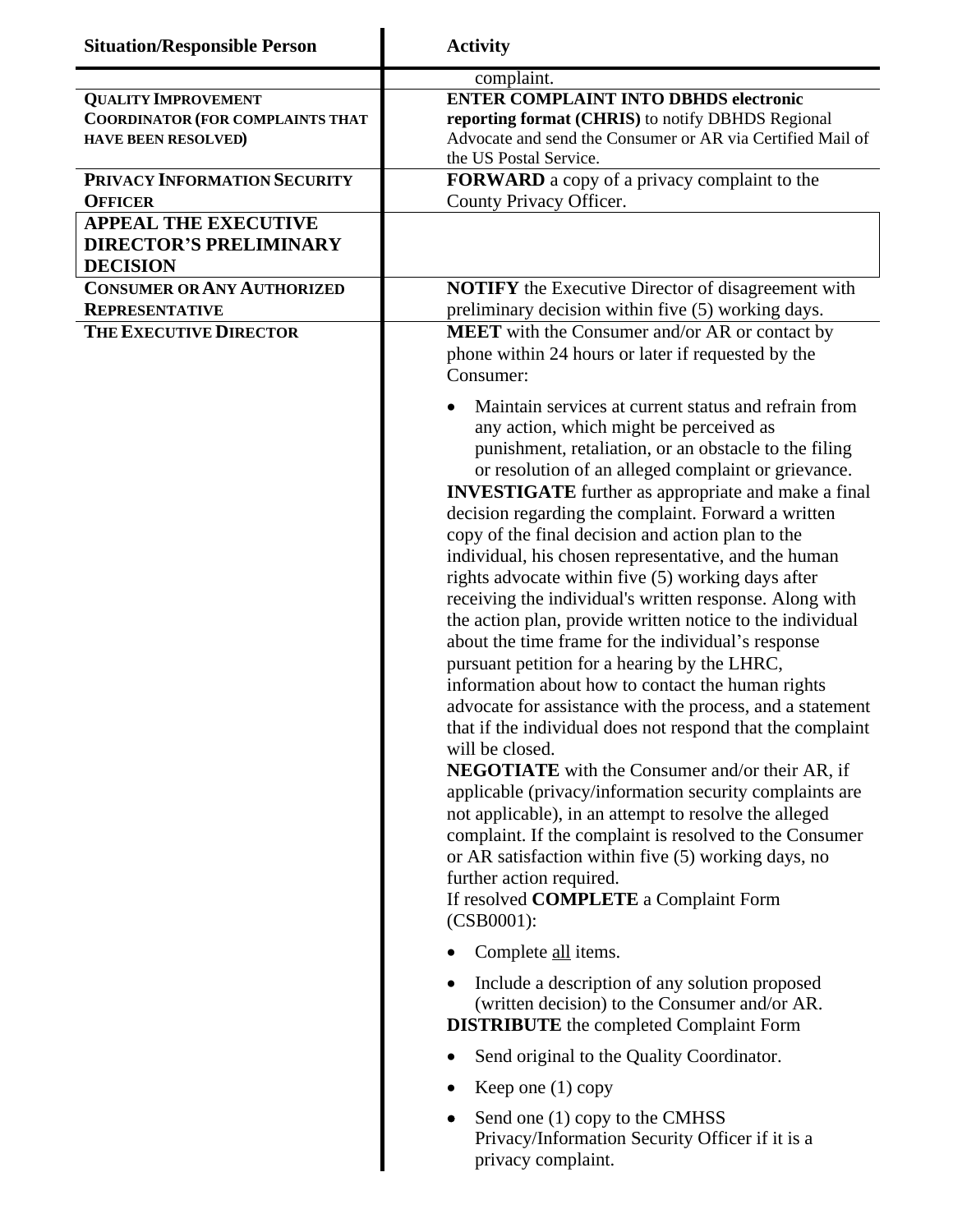| <b>Situation/Responsible Person</b>                                   | <b>Activity</b>                                                                                                                                                                                                                                                                                                                                                                                                                                                                                                                                                              |
|-----------------------------------------------------------------------|------------------------------------------------------------------------------------------------------------------------------------------------------------------------------------------------------------------------------------------------------------------------------------------------------------------------------------------------------------------------------------------------------------------------------------------------------------------------------------------------------------------------------------------------------------------------------|
| <b>QUALITY IMPROVEMENT</b>                                            | <b>ENTER COMPLAINT INTO DBHDS electronic</b>                                                                                                                                                                                                                                                                                                                                                                                                                                                                                                                                 |
| <b>COORDINATOR (FOR COMPLAINTS</b><br>THAT HAVE BEEN RESOLVED)        | reporting format (CHRIS) to notify DBHDS Regional<br>Advocate and send the Consumer or AR via Certified Mail of<br>the US Postal Service.                                                                                                                                                                                                                                                                                                                                                                                                                                    |
| PRIVACY INFORMATION SECURITY<br><b>OFFICER</b>                        | <b>FORWARD</b> a copy of a privacy complaint to the<br>County Privacy Officer.                                                                                                                                                                                                                                                                                                                                                                                                                                                                                               |
| <b>APPEAL TO LOCAL HUMAN</b><br><b>RIGHTS COMMITTEE (LHRC)</b>        |                                                                                                                                                                                                                                                                                                                                                                                                                                                                                                                                                                              |
| <b>CONSUMER OR ANY AUTHORIZED</b>                                     | If dissatisfied with the Executive Director's decision,                                                                                                                                                                                                                                                                                                                                                                                                                                                                                                                      |
| <b>REPRESENTATIVE</b><br>THE EXECUTIVE DIRECTOR OR<br><b>DESIGNEE</b> | file a written petition to APPEAL with the Chair of the<br>LHRC within ten (10) working days of the decision.<br>Any representative or the DBHDS Regional Advocate<br>or DRPT staff may assist in the drafting of this appeal.<br><b>INFORM</b> the CSB Board Chair and DBHDS Regional<br>Advocate or DRPT of the Consumer's appeal of the<br>decision, on the day of receipt of the petition of<br>intention to appeal                                                                                                                                                      |
| <b>LOCAL HUMAN RIGHTS COMMITTEE</b><br><b>CHAIR</b>                   | <b>INFORM</b> the Consumer and any AR that they retain<br>the right to present witnesses and other evidence and<br>have the opportunity to be heard.<br>SUBMIT a copy of the entire written record of the<br>complaint and a written response to everything<br>contained in the request to appeal to the LHRC within<br>five (5) working days of the scheduled hearing.<br><b>ARRANGE</b> a hearing of the LHRC within twenty (20)<br>working days of the petition.<br><b>NOTIFY</b> the parties of the hearing at least five (5)<br>working days in advance of the hearing. |
|                                                                       | If at any time during the formal complaint<br>process the human rights advocate concludes<br>that there is substantial risk that serious or<br>irreparable harm will result if the complaint is<br>not resolved immediately, the human rights<br>advocate shall inform the director, the provider,<br>the provider's governing body, and the LHRC.<br>The LHRC shall conduct a hearing according to<br>the special procedures for emergency hearings in<br>12VAC35-115-190.                                                                                                  |
| <b>LOCAL HUMAN RIGHTS COMMITTEE</b>                                   | <b>CONDUCT</b> a hearing in accordance with Section 12<br>VAC 35-115-180 of the Code of Virginia (2001) within<br>twenty (20) days of receipt of the notice of appeal<br><b>DETERMINE</b> if a human right of a Consumer appears<br>to have been violated by the conditions set forth in the<br>complaint and appeal.                                                                                                                                                                                                                                                        |
| <b>LOCAL HUMAN RIGHTS COMMITTEE</b><br><b>CHAIR</b>                   | <b>NOTIFY</b> in writing the findings of the LHRC of facts<br>$&$ recommendations to all parties within ten (10)<br>working days after the hearing.                                                                                                                                                                                                                                                                                                                                                                                                                          |
|                                                                       | When appropriate, the LHRC shall identify<br>information that it believes the Executive                                                                                                                                                                                                                                                                                                                                                                                                                                                                                      |

I

Director shall take into account in making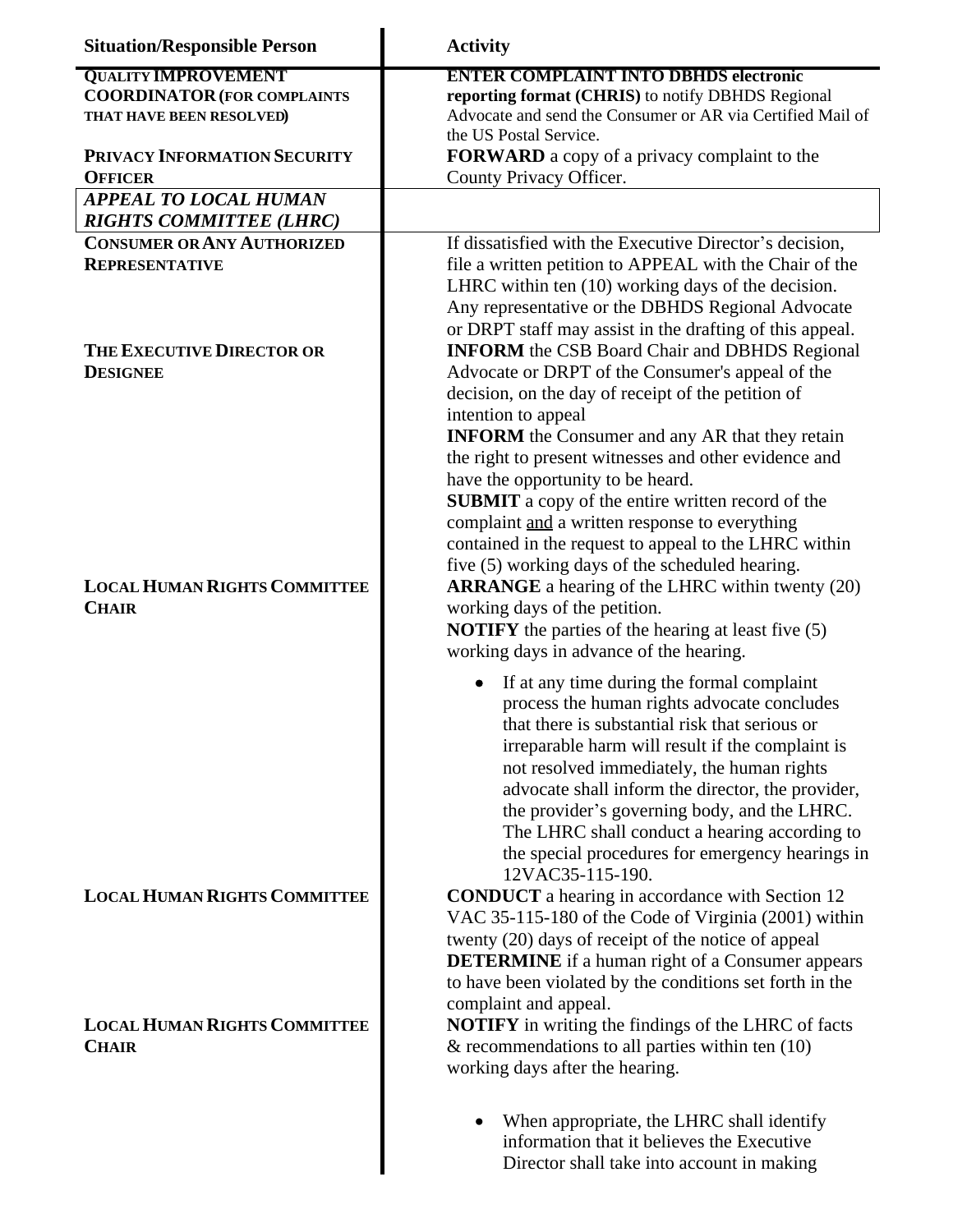| <b>Situation/Responsible Person</b>                                                    | <b>Activity</b>                                                                                                                                                                                                                                                                                                                                                                                                                                                                                                                                                                                                                                                                                                                                                                                     |  |
|----------------------------------------------------------------------------------------|-----------------------------------------------------------------------------------------------------------------------------------------------------------------------------------------------------------------------------------------------------------------------------------------------------------------------------------------------------------------------------------------------------------------------------------------------------------------------------------------------------------------------------------------------------------------------------------------------------------------------------------------------------------------------------------------------------------------------------------------------------------------------------------------------------|--|
| <b>EXECUTIVE DIRECTOR</b>                                                              | decisions concerning discipline or termination of<br>personnel.<br><b>WRITE</b> an action plan to be taken in response to the<br>decision of the LHRC, within five (5) working days of<br>receipt of the report of the LHRC decision:                                                                                                                                                                                                                                                                                                                                                                                                                                                                                                                                                               |  |
|                                                                                        | Describe how you intend to take to respond to<br>$\bullet$<br>the LHRC's findings and recommendations                                                                                                                                                                                                                                                                                                                                                                                                                                                                                                                                                                                                                                                                                               |  |
| <b>CONSUMER OR ANY AUTHORIZED</b><br>REPRESENTATIVE OR THE REGIONAL<br><b>ADVOCATE</b> | The plan shall not be implemented for five (5)<br>working days unless the individual agrees to its<br>implementation sooner.<br>FORWARD this written action plan to the LHRC, the<br>DBHDS Regional Advocate or DRPT, the Consumer<br>and/or AR & the governing body<br><b>IMPLEMENT</b> the action plan on the $6th$ working day<br>after the plan was submitted, if there are no objections.<br><b>NOTIFY</b> the Executive Director by telephone of the<br>intent to submit a written objection to the<br>implementation of the intended action within five (5)<br>working days of receipt of the Executive Directors<br>written action plan.<br><b>WRITE</b> an objection to the Executive Director's action<br>plan.<br><b>SUBMIT</b> copies of the objection to all parties to the<br>hearing |  |
| <b>EXECUTIVE DIRECTOR</b>                                                              | <b>RESOLVE</b> the objection to the action plan within two<br>(2) working days of receiving the objection.                                                                                                                                                                                                                                                                                                                                                                                                                                                                                                                                                                                                                                                                                          |  |
| <b>CONSUMER OR AUTHORIZED</b>                                                          | <b>APPEAL</b> to the State Human Rights Committee if                                                                                                                                                                                                                                                                                                                                                                                                                                                                                                                                                                                                                                                                                                                                                |  |
| <b>REPRESENTATIVE OR ANY PARTY TO</b><br><b>THE COMPLAINT</b>                          | dissatisfied with the decision of the LHRC or Executive<br>Director                                                                                                                                                                                                                                                                                                                                                                                                                                                                                                                                                                                                                                                                                                                                 |  |

Executive Director's Signature: 2000 Date 2000 Date 2000 Date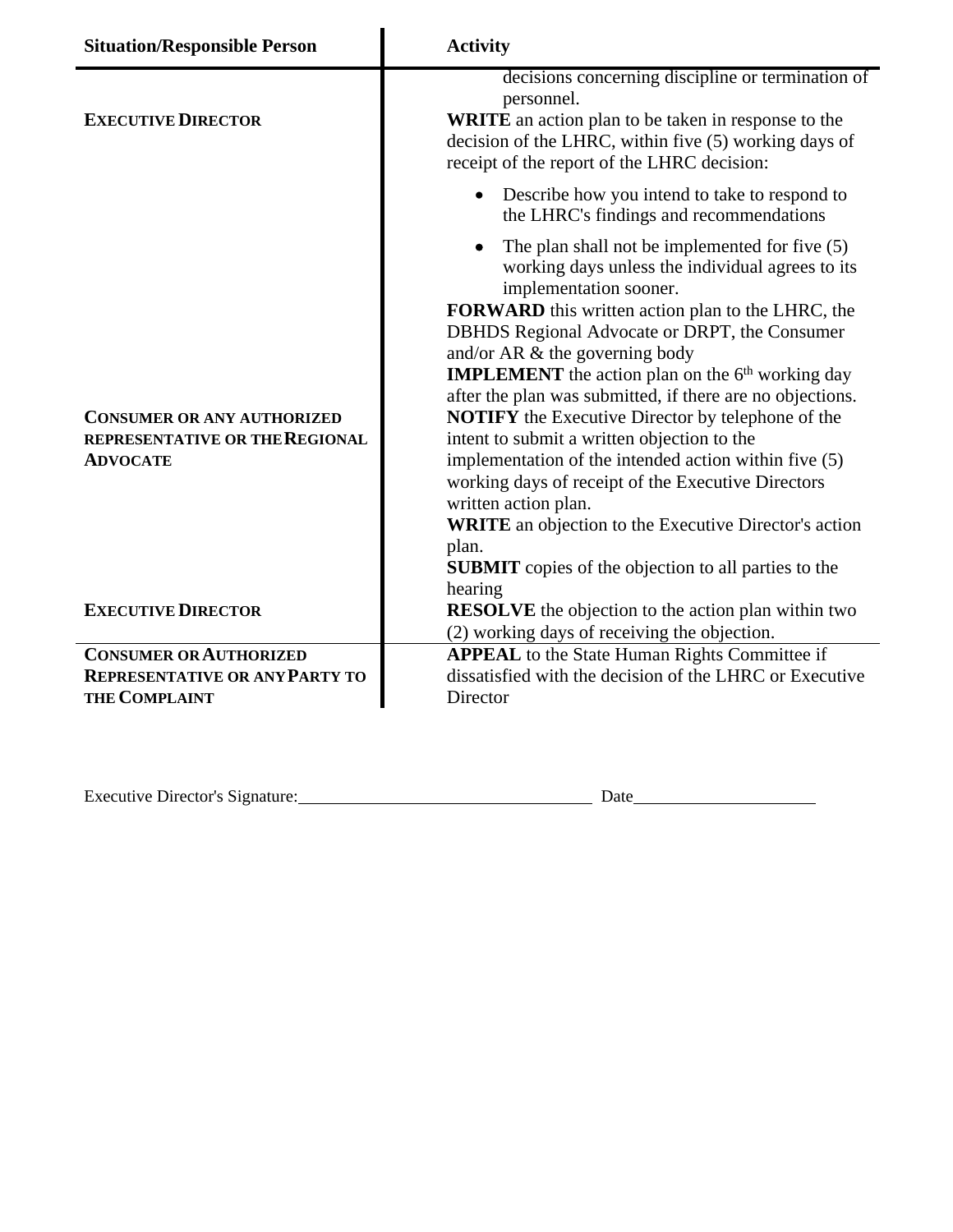# **Chesterfield Mental Health Support Services Consumer Complaint Form**

| Instructions: Complete this form to file a complaint. Seek the assistance of your case manager, or a supervisor. Three (3)<br>copies of the completed form will be made. Copies should be distributed to the following: a) Complainant or AR, b)<br>CMHSS staff named in the form and c) the program's manager. The original goes to the Quality Improvement<br>Coordinator. |                                                                                   |                                                                                                                                                                       |  |  |
|------------------------------------------------------------------------------------------------------------------------------------------------------------------------------------------------------------------------------------------------------------------------------------------------------------------------------------------------------------------------------|-----------------------------------------------------------------------------------|-----------------------------------------------------------------------------------------------------------------------------------------------------------------------|--|--|
|                                                                                                                                                                                                                                                                                                                                                                              |                                                                                   |                                                                                                                                                                       |  |  |
|                                                                                                                                                                                                                                                                                                                                                                              |                                                                                   |                                                                                                                                                                       |  |  |
|                                                                                                                                                                                                                                                                                                                                                                              |                                                                                   | Zip: _____________                                                                                                                                                    |  |  |
|                                                                                                                                                                                                                                                                                                                                                                              |                                                                                   |                                                                                                                                                                       |  |  |
|                                                                                                                                                                                                                                                                                                                                                                              |                                                                                   |                                                                                                                                                                       |  |  |
|                                                                                                                                                                                                                                                                                                                                                                              |                                                                                   |                                                                                                                                                                       |  |  |
| Description of complaint:                                                                                                                                                                                                                                                                                                                                                    |                                                                                   |                                                                                                                                                                       |  |  |
|                                                                                                                                                                                                                                                                                                                                                                              |                                                                                   |                                                                                                                                                                       |  |  |
|                                                                                                                                                                                                                                                                                                                                                                              |                                                                                   |                                                                                                                                                                       |  |  |
|                                                                                                                                                                                                                                                                                                                                                                              |                                                                                   |                                                                                                                                                                       |  |  |
|                                                                                                                                                                                                                                                                                                                                                                              |                                                                                   |                                                                                                                                                                       |  |  |
|                                                                                                                                                                                                                                                                                                                                                                              |                                                                                   |                                                                                                                                                                       |  |  |
| Please check general category:                                                                                                                                                                                                                                                                                                                                               |                                                                                   |                                                                                                                                                                       |  |  |
| Access<br><b>Authorized Representatives</b><br>Dignity<br>Participation in Decision Making<br>Race<br>Use of Seclusion or Restraint<br>Results of investigation and resolution:                                                                                                                                                                                              | Access to or Amend EHR<br>Color<br>National Origin<br>Personnel/Staff<br>Research | Assurance of Legal Rights<br><b>Customer Service</b><br>Other<br>Privacy<br>Risk Management                                                                           |  |  |
|                                                                                                                                                                                                                                                                                                                                                                              |                                                                                   |                                                                                                                                                                       |  |  |
|                                                                                                                                                                                                                                                                                                                                                                              |                                                                                   |                                                                                                                                                                       |  |  |
|                                                                                                                                                                                                                                                                                                                                                                              |                                                                                   |                                                                                                                                                                       |  |  |
|                                                                                                                                                                                                                                                                                                                                                                              |                                                                                   |                                                                                                                                                                       |  |  |
| $\left  \begin{array}{c} \end{array} \right $<br>Staff Signature<br>Consumer or AR Signature<br>Date<br>Date                                                                                                                                                                                                                                                                 |                                                                                   |                                                                                                                                                                       |  |  |
| <b>FINDINGS:</b>                                                                                                                                                                                                                                                                                                                                                             | <b>POINT OF RESOLUTION:</b>                                                       |                                                                                                                                                                       |  |  |
| <b>INFORMAL COMPLAINT</b><br><b>FORMAL COMPLAINT</b><br>Human Rights Violation<br>No Human Rights Violation<br>No Title IV Violation<br>Title IV Violation<br><b>RESOLUTION:</b><br>No Action Required<br>Complaint Withdrawn                                                                                                                                                |                                                                                   | <b>Direct Care Staff</b><br>Program Manager<br><b>Consumer Advocate</b><br>Privacy Officer<br><b>Executive Director</b><br><b>LHRC</b><br><b>SHRC</b><br>Commissioner |  |  |
| <b>Consumer or AR Satisfied</b><br>Other                                                                                                                                                                                                                                                                                                                                     | DATE OF RESOLVED WITH CONSUMER:                                                   | Unable to Notify                                                                                                                                                      |  |  |